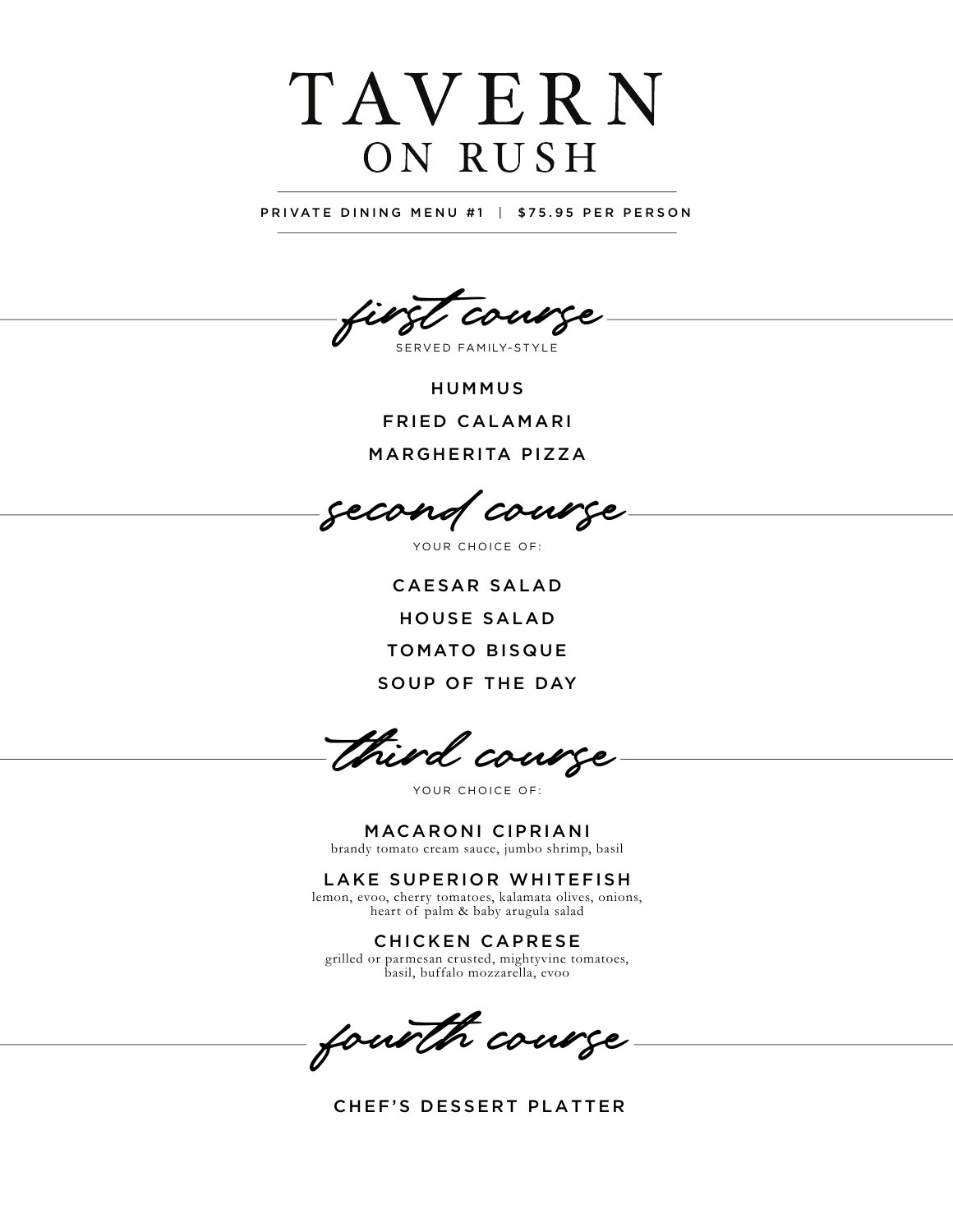## TAVERN ON RUSH

PRIVATE DINING MENU #2 | \$91.95 PER PERSON

first course

S ERVED FAMILY-STYLE

CAPRESE SALAD FRIED CALAMARI

BEEF CARPACCIO

MARGHERITA PIZZA

second course

SERVED FAMILY-STYLE

CAESAR SALAD

HOUSE SALAD

third course

S ERVED FAMILY-STYLE

LEMON JALAPEÑO ROASTED CHICKEN slow roasted chicken infused with lemon and jalapeño

GRILLED SCOTTISH SALMON white & green asparagus, oyster mushrooms, grape tomatoes, lemon oil

> MACARONI CIPRIANI brandy tomato cream sauce, jumbo shrimp, basil

FILET MIGNON MEDALLIONS

sides

SERVED FAMILY-STYLE

GRILLED ASPARAGUS

STEAMED BROCCOLI

MASHED POTATOES

WHITE CHEDDAR AU GRATIN POTATOES

fourth course

CHEF'S DESSERT PLATTER